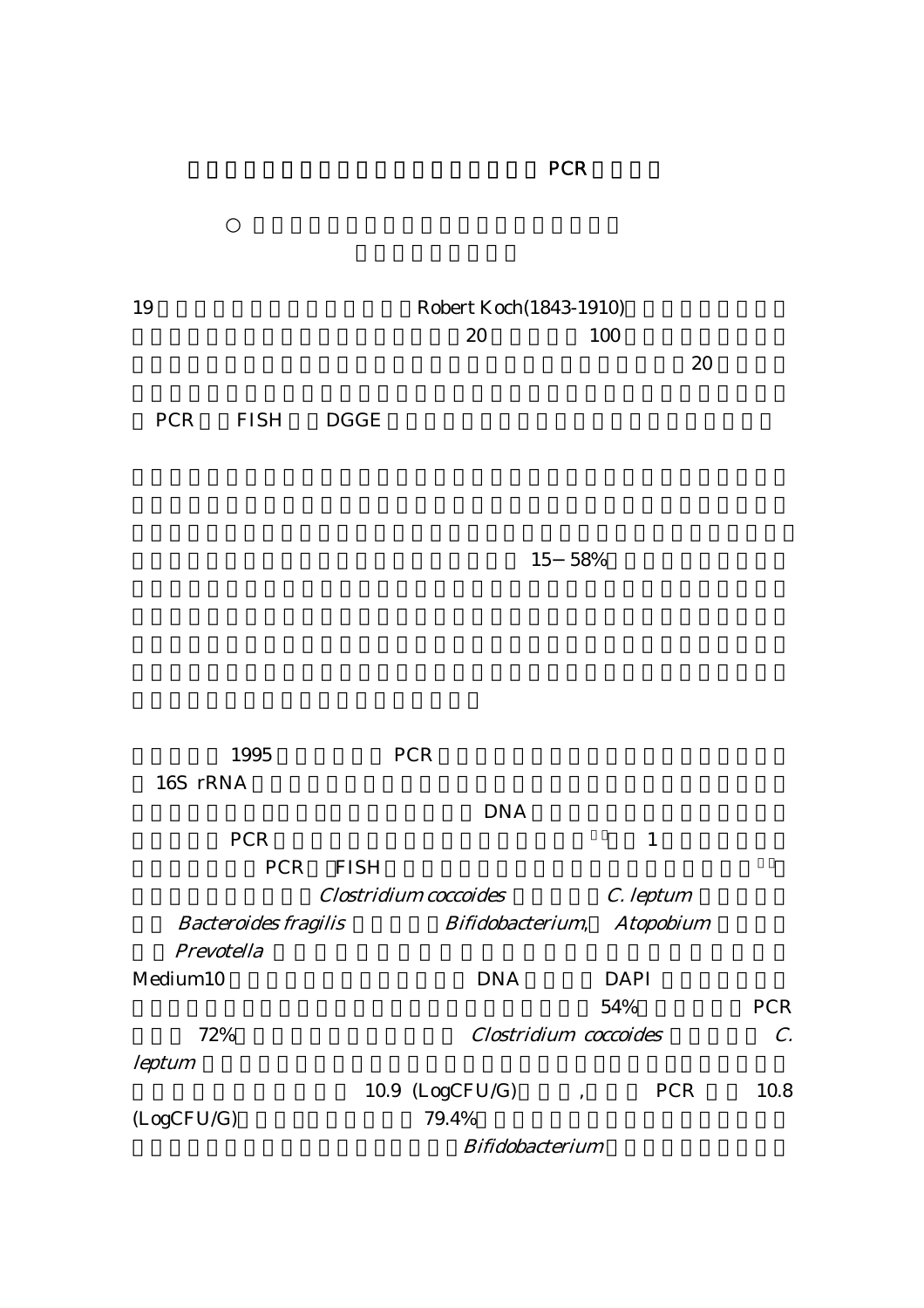らかにしており、培養法との比較が可能である。定量的 PCR 法では乳児特異的 と考えられた B. breve が成人からも低率に検出されることから、一部の個体で は食生活の変動にもかかわらずなお保持されることが分かった。

遺伝子レベルで約80%が認識可能となったが、これらの菌種の詳細な情報が不 足している。さらには残り20%の菌種の実体は依然として不明である。また、 これら遺伝子レベルで認識可能な菌の中には従来から難培養性未知菌群として きた菌種が多数含まれており、これらの菌群を培養可能にする努力も始まって いる。ヒト腸内フローラの解明とその共生関係の実態解明に迫るのも時間の問 題になってきた。

文献

- $1)$ 田中隆一郎、渡辺幸一、松木隆広ほか: 定量的 PCR を用いた培養なしの 腸内フローラ自動解析システムの開発、21世紀腸内フローラ研究の新 しい動向、光岡知足編、p19·37、学会出版センター、東京、2001.
- $2)$ Matsuki T, Watanabe K, Fujimoto J et al. Use of 16S rRNA gene-targeted group-specific primers for real time PCR analysis of predominant bacteria in human feces. Appl Environ Microbiol 70: 7220-7228, 2004.

| Table 1 |  |  |  |  | Comparison of quantitative PCR (qPCR), FISH, and culture method (CFU) for quantification of predominant bacteria in fecal samples" |
|---------|--|--|--|--|------------------------------------------------------------------------------------------------------------------------------------|
|---------|--|--|--|--|------------------------------------------------------------------------------------------------------------------------------------|

| Bacteria           | $A-B^b$ |                      | B-8          |               | $C-8$ |      | D-8                  |      |      | E-8           |      |      | F-8                  |      |      |     |               |     |
|--------------------|---------|----------------------|--------------|---------------|-------|------|----------------------|------|------|---------------|------|------|----------------------|------|------|-----|---------------|-----|
|                    |         | <b>QPCR FISH CFU</b> |              | qPCR FISH CFU |       |      | <b>GPCR FISH CFU</b> |      |      | qPCR FISH CFU |      |      | <b>aPCR FISH CFU</b> |      |      |     | qPCR FISH CFU |     |
| C. coccoides group | 10.4    | 10.4                 | 10.4         | 10.7          | 10.4  | 10.3 | 10.4                 | 10.2 | 9.9  | 10.5          | 10.5 | 10.3 | 10.3                 | 10.3 | 10.2 | 9.5 | 9.4           |     |
| C. leptum subgroup | 10.1    | 10.3                 | 10.1         | 10.7          | 10.2  | 9.9  | 10.7                 | 10.0 | 10.4 | 10.8          | 10.4 | 10.2 | 10.5                 | 9.8  | 10.1 | 6.5 |               |     |
| B. fragilis group  | 10.5    | 10.3                 | 10.7         | 10.1          | 10.4  | 10.3 | 10.1                 | 10.3 | 10.3 | 9.4           | 9.7  | 9.4  | 10.0                 | 10.0 | 10.2 | 9.7 | 8.5           | 9.7 |
| Bifidobacterium    | 9.9     | 9.7                  | 9.2          | 10.3          | 10.3  | 9.9  | 10.3                 | 9.9  | 10.0 | 9.7           | 93   | 9.4  | 9.8                  | 9.4  | 9.4  | 6.5 | 7.8           |     |
| Atopobium cluster  | 9.6     | 9.7                  | 9.9          | 9.6           | 9.9   | 9.9  | 10.3                 | 9.6  | 10.2 | 9.9           | 9.7  | 10.1 | 9.9                  | 9.1  | 9.8  | 6.8 | ٠             |     |
| Prevotella         |         | NT                   |              |               | NT    | ٠    | 10.2                 | NT   | 9.8  | 10.7          | NT   | 10.4 |                      | MT   | ٠    | ۰   | NT            |     |
| Sum of 6 groups    | 10.9    | 10.9                 | 11.0         | 11.1          | 11.0  | 10.8 | 11.2                 | 10.8 | 10.9 | 11.2          | 10.8 | 10.9 | 10.9                 | 10.6 | 10.7 | 9.9 | 9.5           | 9.7 |
| Total bacteria     | NT      | $11.0^{\circ}$       | $11.1^\circ$ | NT            | 11.1  | 10.9 | NT                   | 10.9 | 11.0 | NT            | 10.9 | 11.0 | NT                   | 10.8 | 10.7 | NT  | 9.7           | 9.9 |
| Total cells (DAPI) |         | 11.2                 |              |               | 11.3  |      |                      | 11.2 |      |               | 11.1 |      |                      | 11.1 |      |     | 10.3          |     |

\* Number, Log10 cells per gram of feces (wet weight): -, not detected: NT, not tested.

<sup>b</sup> Fecal samples collected at 8th month were used for comparison.

° Total number of bacteria determined by hybridization with probe Bact 338. In the present study, 66, 63, 46, 60, 53, and 28% (53 ± 14, average ± SD) of total cells were detected with Bact338 probe in sample A, B, C, D, E, and F, respectively

<sup>d</sup> Total cultivated bacteria with the Medium 10.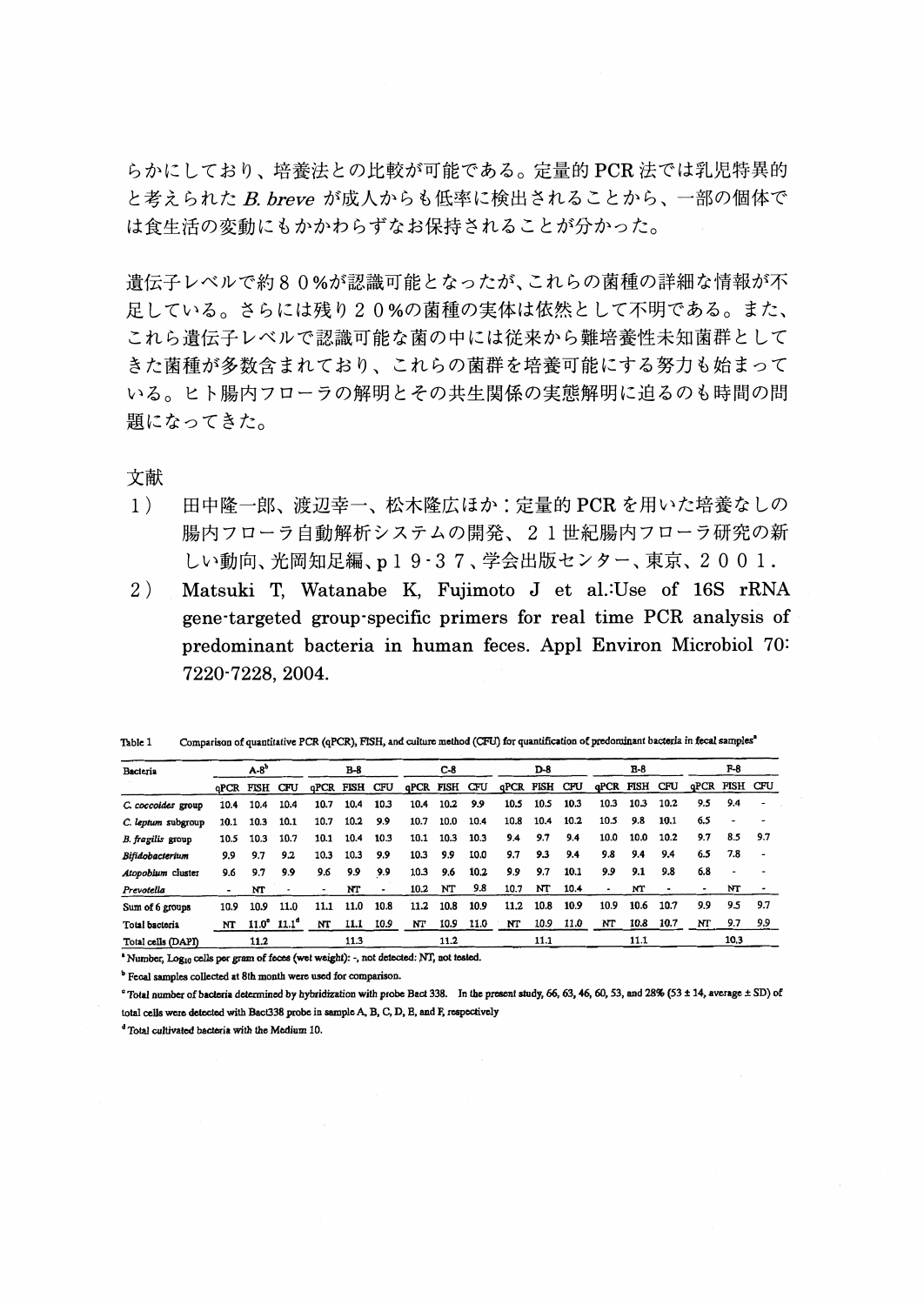Analysis of human intestinal flora: Comparison between culture and quantitative PCR methods Ryuichiro Tanaka, Takahiro Matsuki, Koichi Watanabe, Toshihiko Takada Yakult Central Institute for Microbiological Research

Modern bacteriology in the late 19th century started with the establishment of a pure culture technique, represented by that developed by Robert Koch (1843-1910). Since then, methodology based on this culture technique became the mainstream of bacteriological studies for nearly 100 years of the 20th century. However, the advent of molecular biology since the end of the 20th century has provided various novel microbial identification methods such as quantitative PCR, FISH, DGGE, and clone library methods.

Culture methods, even when a nonselective medium is used, cannot be free from selective pressure for culturable bacterial strains due to the use of artificial medium, which usually results in a smaller number of culturable bacteria than the total number. The results from cultures using human feces indicated that the number of culturable bacteria is no more than 15-58% of the number counted under a microscope. In addition, analysis of complex human intestinal flora requires considerable skills; in particular, bacterial identification has demanded even artisan skills. However, these techniques have problems with precision in spite of the energy and time spent on them, and, in particular, their results are sometimes inconsistent with those of gene sequencing, a basic technique for recent systematic biology.

Since 1995, to develop a quantitative PCR method, we've worked on designing bacterial group- and bacterial strain-specific primers targeting 16S rRNA sequences of the constituent strains of intestinal flora. Also, we developed an automatic device that allows quantitative PCR using the above primers targeting the DNA extracted from feces<sup>1)</sup>. Table 1 shows the data of bacterial

1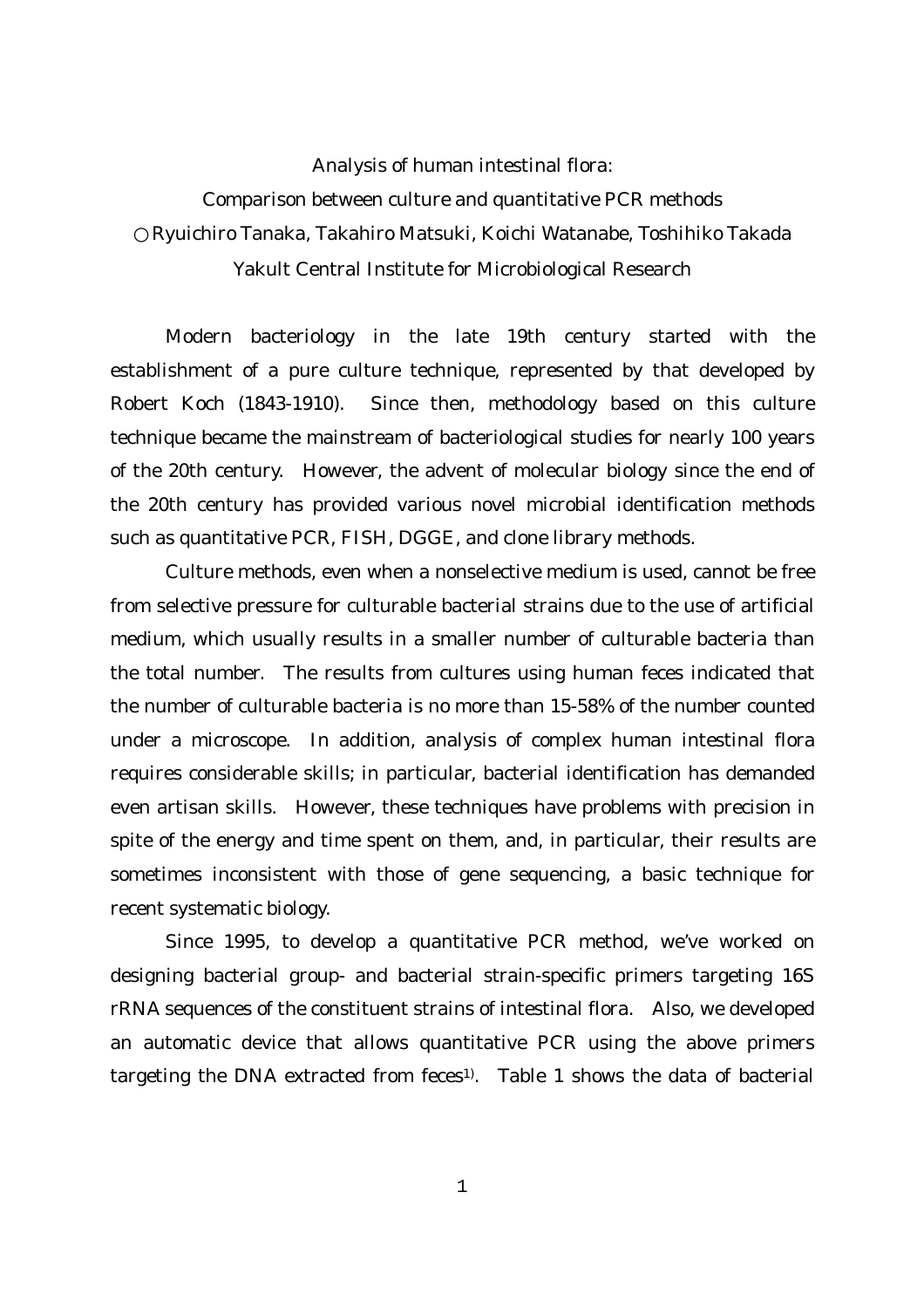flora of healthy adult feces, compared using quantitative PCR, FISH, and culture methods<sup>2)</sup>. The 6 bacterial groups of interest include the *Clostridium coccoides* group, C. leptum subgroup, Bacteroides fragilis group, Bifidobacterium, Atopobium cluster, and Prevotella. Medium 10, with which the highest yield of bacteria was confirmed empirically, was used for the culture method. The total number of bacteria was determined by DAPI staining of bacterial DNA. As a result, culturable bacteria accounted for 54% of the total bacteria; 72% by the quantitative PCR method. The detection rates of the Clostridium coccoides group and C. leptum subgroup were particularly lower by the culture method. In addition, the total number of bacteria from the data on 46 adults was 10.9 (LogCFU/G); 10.8 (LogCFU/G) by the quantitative PCR method. These 6 bacterial groups accounted for 79.4%. However, in-depth analysis of constituent bacterial strains is needed in the future. In this regard, constituent bacterial strains of Bifidobacterium have already been determined, allowing comparison with the culture method. B. Breve, once considered infant-specific, could also be detected from adults by quantitative PCR at a low rate, demonstrating that it is retained within some individuals in spite of changes in diet.

Approximately 80% of strains have become identifiable on a genetic level, however, detailed data concerning these strains is lacking. In addition, the remaining 20% remain unidentified. These bacteria, identifiable on a genetic level, include many unknown bacterial groups that have been difficult to culture until now; therefore, efforts to culture these bacterial groups have also started. It's simply a matter of time before human intestinal flora and the actual conditions of its symbiosis are elucidated.

## References

1) Tanaka R, Watanabe K, Matsuki T et al.: Development of the full-automatic flora analyzing system without cultivation using

 $\overline{2}$